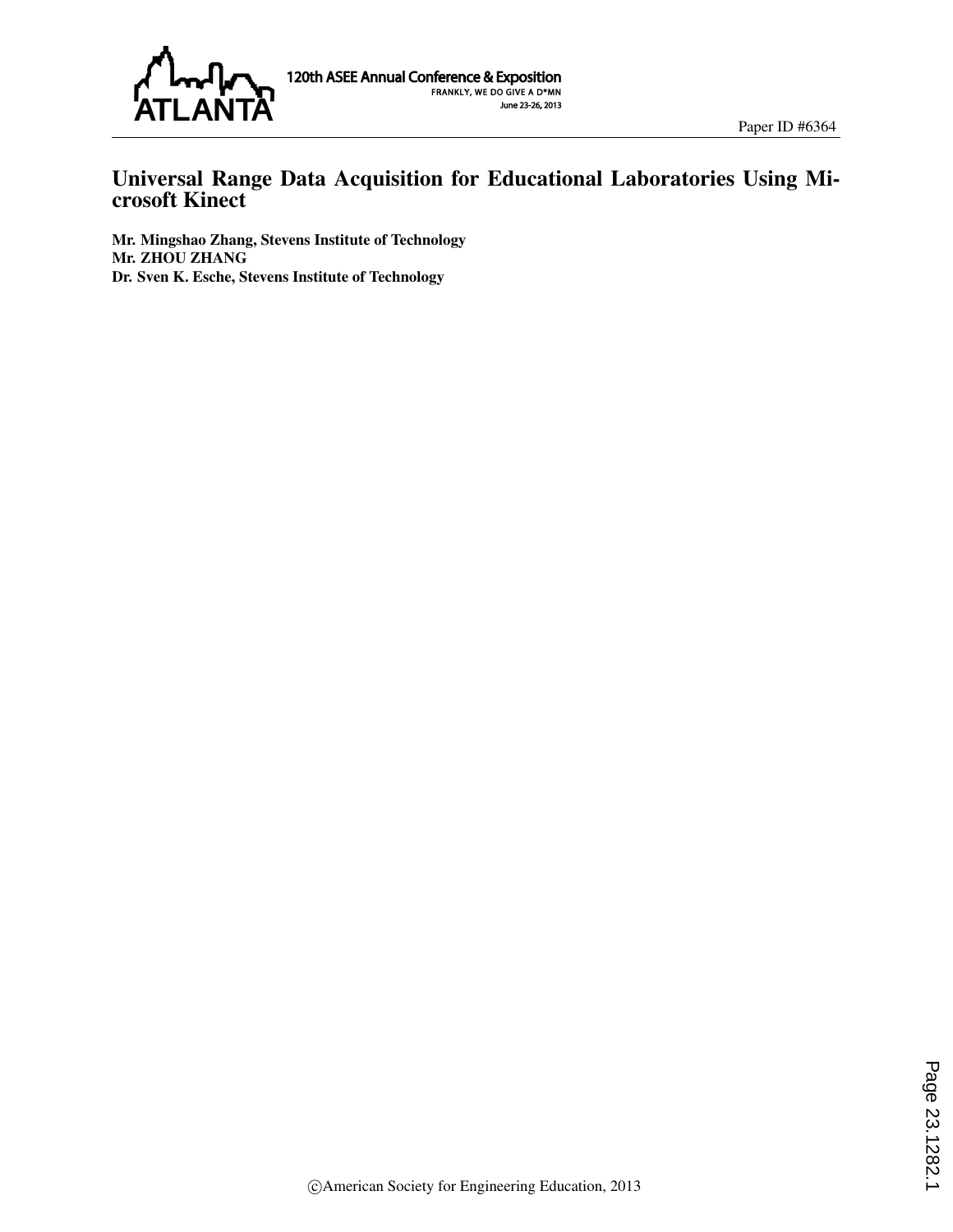# **Universal Range Data Acquisition for Educational Laboratories Using Microsoft Kinect**

#### **Abstract**

Many experiments conducted in engineering and science laboratories involve the acquisition of range data such as linear or angular position, velocity and acceleration, distance, displacement, etc. This type of data acquisition (DAQ) is accomplished by sensors, DAQ measurement hardware and a computer with programmable software. This approach to DAQ can cause a series of problems hampering its implementation in educational laboratories. For instance, many sophisticated sensors (e.g. laser scanners) and the DAQ hardware are expensive, often the sensors and DAQ hardware and peripheral devices require modifications for being reused in other applications and most experimental setups need to be calibrated before each measurement. These facts tend to increase the up-front cost of the experimental devices and add to the required operating time. Therefore, low-cost range sensors such as the Microsoft Kinect could become a cost-effective and versatile DAQ alternative. Furthermore, Kinect has acceptable performance regarding sensitivity, accuracy, stability and reliability as well as low error rates, cost and power consumption.

In this paper, the concept of using Kinect as a substitute range DAQ is presented and a prototype implementation targeting educational experiments is introduced. This system has several attractive features besides low cost, including that it (in conjunction with appropriate software) can be trained to recognize and remember multiple objects, is able to track these objects simultaneously, does neither need to be customized nor modified for measurements in different applications, and uses all the surface data (as opposed to single-point tracking) to calculate the positions and deformations of objects, which results in low drifting error. Taking advantage of these desirable characteristics, Kinect is believed to have the potential for becoming an economical and versatile tool for adoption in a wide variety of educational laboratories.

#### **1. Introduction**

A data acquisition system is usually defined as an electronic instrument or group of interconnected electronic hardware apparatus used for the measurement and quantization of analog signals for digital analysis or processing of certain physical phenomena [1]. Compared to traditional hands-on only laboratories, experiments equipped with a DAQ system can hold considerable value for the students' learning outcomes. The students can develop a better understanding of the investigated phenomena because the efficiency of the data-gathering process makes it easy to repeat the experiment several times. Repeating experiments also enables the students to develop proficiency in instrumentation and measuring techniques. Running multiple experiments under different conditions enables the students to analyze a more complete set of data and to check the validity and/or limitations of the theoretical models, principles and assumptions, and ultimately to acquire a better understanding of the underlying physical phenomena. Furthermore, the efficiency gained by using DAQ systems can also assist the instructor in developing approaches to promote collaboration and teamwork activity among the students. Finally, the reduction in time of each run of the experiment can also reduce the number of passive participants (known as observers) in the experiment [2].

When designing a DAQ system for educational experiments, certain requirements are considered as fundamental. The time needed for the students to learn to use the system should be as short as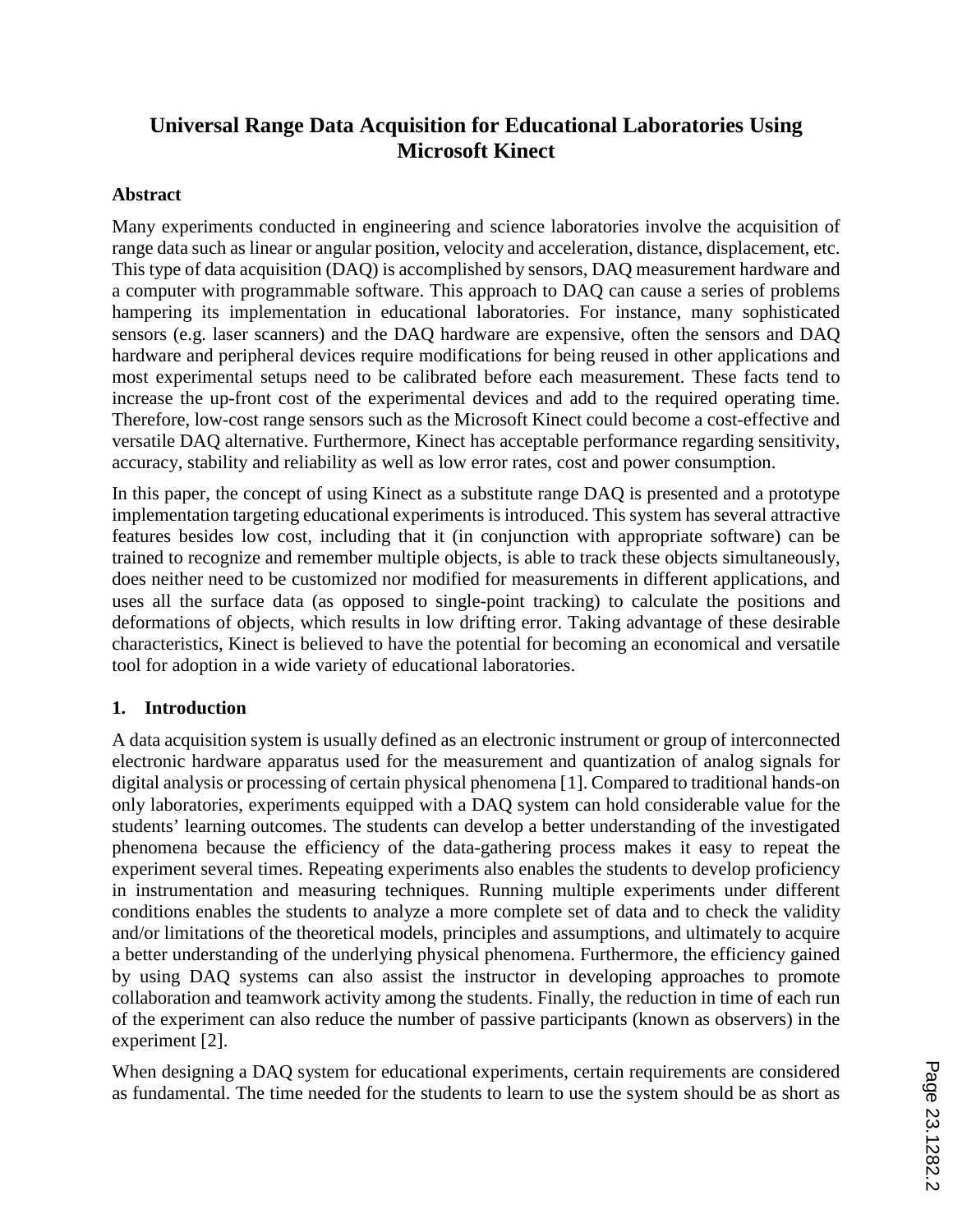possible, the system should not be too complicated to operate, the students should be able to add resources (i.e. a new apparatus) to the system during the learning process as their level of knowledge increases, and the system should be robust enough to prevent certain kinds of error [3]. Successfully designing a suitable DAQ system that satisfies the above-mentioned requirements even for experienced engineering students is quite difficult from an educational point of view. Also, the availability and continuous development of many sensors, signal conditioning circuits and actuators makes it difficult to set up a well functioning and inexpensive educational DAQ framework [4].

One of the fundamental capabilities of a DAQ system is the possibility to adapt it to different applications. For students to conduct different experiments, the instructors should be able to easily modify the existing DAQ systems instead of purchasing new ones. However, in current DAQ systems, the sensors and signal conditioning circuits need significant modifications and calibration before they can be used in new applications, which adds to the operating time. Also, many of the sophisticated sensors are expensive, which limits their accessibility to many educational institutions [5]. Therefore, the Microsoft Kinect becomes a promising alternative as range data sensor, with the associated benefits of being inexpensive, suitable for being modified as universal sensor used in different applications and capable of producing acceptable measurement results.

### **2. Using Kinect as Promising DAQ Alternative**

The Microsoft Kinect system consists of a horizontal bar with built-in cameras, an accelerometer, a structured light projector and a microphone array. On the horizontal bar, there are three sensors: two infrared laser sensors used to acquire depth data with a range of 0.6-6.0 m and a RGB (red, green and blue color mode) camera with 640×480 pixels. The angular range of the cameras is  $57^{\circ} \times 43^{\circ}$  (horizontal  $\times$  vertical), in which the vertical range can be extended to 54° by using the tilt motor [6,7]. The depth data is designed to have 11 bits, which provides 2048 levels of sensitivity [8].

Since its release in November 2010, Kinect has been proved to have great potential for applications in various areas. A fall-detection system for the elderly and the vulnerable was presented [9]. Similarly, the possibility to use Kinect in physical rehabilitation for young adults with motor disabilities was explored [10]. The two applications mentioned above, along with many other potential opportunities, were all developed based on the skeleton tracking feature of Kinect. Besides skeleton tracking, a virtually unlimited number of possible applications can be realized through direct computing using the 3D point cloud generated by the Kinect sensor. Examples include 3D object scanning and surface reconstruction [11], hand-gesture recognition [12], indoor mapping [13], etc. The application introduced in this paper is but one example of manipulating 3D point clouds.

The development of so many applications using Kinect in such as short time is possible because of its outstanding technical features. The Kinect has a low error value, the random error of depth measurements increases from a few mm to 4 cm as the distance increases to the maximum of the range. A properly calibrated Kinect sensor does not produce larger systematic error than a sophisticate laser scanner [14]. When the sensor is operating at a 30 Hz frame rate, the relative latency is found to be 106 ms on average, which makes real time applications possible. Also, Kinect's lateral resolution is measured to be 3 mm at a distance of 2 m, which is sufficient for comparatively less sophisticate application [15]. The accuracy of a calibrated Kinect sensor turns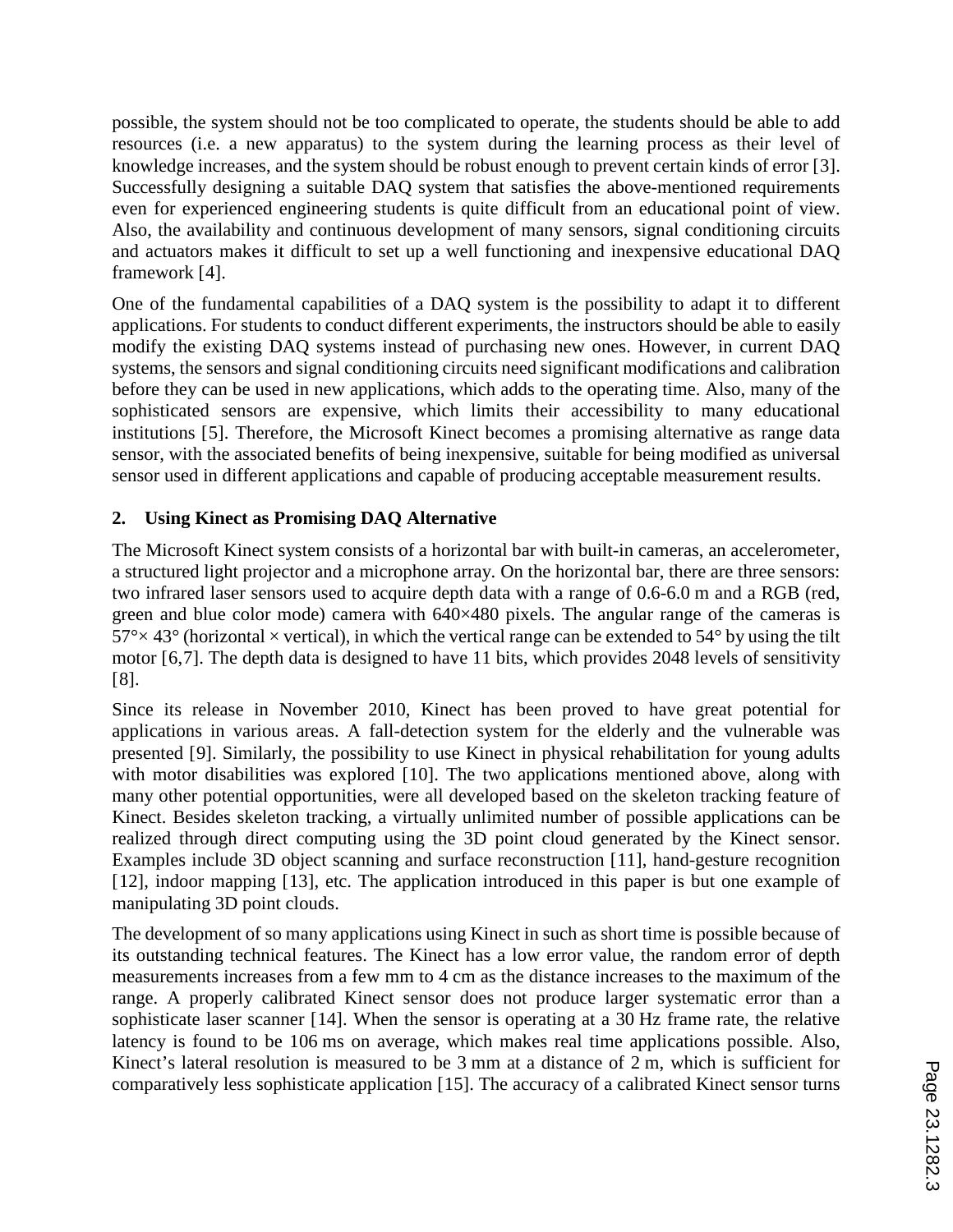out to be +/-1 mm, which is very precise compared to the accuracy of +/-1 cm of a Kinect sensor that is not calibrated [16].

On the down side, Kinect has comparatively low x/y resolution and depth accuracy for applications such as 3D scanning. The density of points decreases with increasing distance, which leads to a low depth resolution at large distances (7 cm at the maximum of the range) [14]. These disadvantages need to be considered when developing related applications.

### **3. Algorithms Used for Motion Detection**

### **3.1 Introduction**

The Kinect system generates a point cloud with 640×480 pixels, each associated with their depth data and RGB value. In order to employ the Kinect as a range sensor as proposed, one needs to be able to use point cloud data to identify objects and track their motions. In section 3.2, two common algorithms (Lucas-Kanade [17] and Horn-Schunck [18]) will be summarized, which are used for tracking unidentified objects. These techniques are helpful when one needs to determine what the objects' motions are and when they occur, instead of finding their shapes and deformations, and they require only pixel brightness, which can be derived from the RGB data. In section 3.3, a simple technique that uses only the depth data from the point cloud will be introduced to track multiple moving objects. In section 3.4, a combination of algorithms using both depth and RGB data will be introduced, which will then be proved to be best suitable for our application.

### **3.2 Lucas-Kanade and Horn-Schunck Methods**

Methods used to track unidentified objects involve tracking significant key points rather than extended objects. The term key points (also called corners) refers to points with a strong gradient of the pixel value (in our case, the brightness derived from the RGB value) in two orthogonal directions. These key points are unique and have a good chance of being identifiable again in the subsequent picture frames.

The Lucas-Kanade method relies only on local information that is derived from a small window around the point of interest. This is the reason that this method can be used only in sparse context (i.e. objects of simple geometry and texture, low image noise, etc.). In order to employ this method, a corner to be tracked needs to be identified first. Then, a window consisting of N×M pixels needs to be established (for simplicity, a N×N window was selected here). Finally, the motion direction vector  $\begin{bmatrix} u & v \end{bmatrix}^T$  can be calculated from the following  $N^2$  equations:

| $\begin{bmatrix} I_x(P_1) & I_y(P_1) \end{bmatrix}$                                                           |                                                                   | $\begin{bmatrix} \mathrm{I_t}\mathrm{(P_1)} \\ \mathrm{I_t}\mathrm{(P_2)} \\ \vdots \end{bmatrix}$ |
|---------------------------------------------------------------------------------------------------------------|-------------------------------------------------------------------|----------------------------------------------------------------------------------------------------|
| $I_{x}(P_{2})$                                                                                                | $\mathrm{I}_\mathrm{y}(\mathrm{P}_2)\,\big\ \,\mathrm{u}\,\big\ $ |                                                                                                    |
|                                                                                                               |                                                                   |                                                                                                    |
| $\left  \right. {\rm I}_{\rm x}\big( {\rm P}_{\rm N}\big)$ ${\rm I}_{\rm y}\big( {\rm P}_{\rm N}\big)\right $ |                                                                   | $\left\lfloor \mathrm{I}_\mathrm{t}(\mathrm{P}_{\mathrm{N}})\right\rfloor$                         |

where  $I_x$  and  $I_y$  are the spatial derivatives of the brightness value of one pixel compared with the brightness values of the neighboring pixels in the two orthogonal directions for the first image and I, is the derivative of the brightness of the same pixel between different images at different times. The system of equations can be solved using least-squares minimization.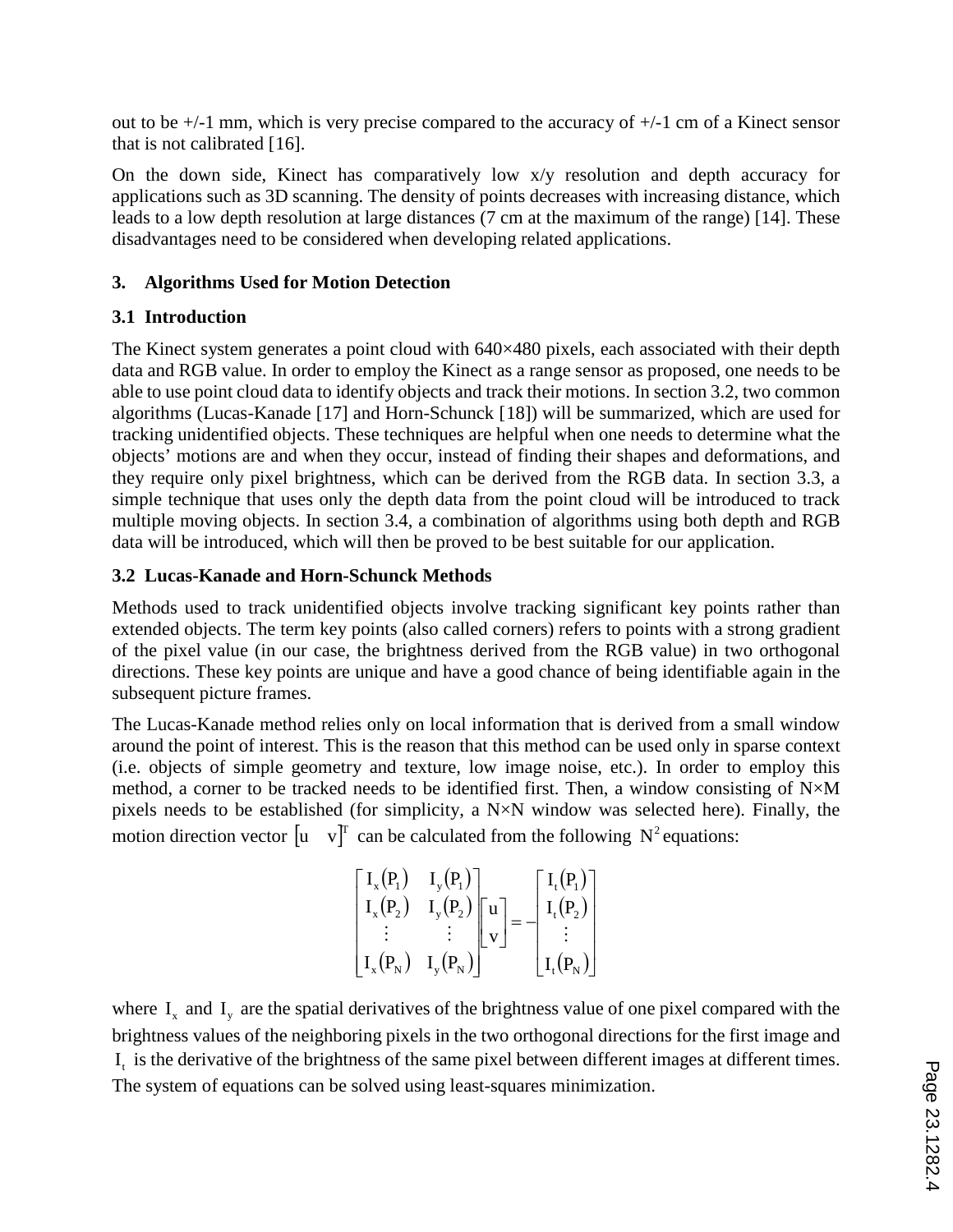The Lucas-Kanade method [17] is based on certain assumptions, namely brightness constancy, spatial coherence and temporal persistence [19]. The pixel data (in this case, the brightness) of a certain point does not change from frame to frame, neighboring points on the same surface should all undergo similar motions, and the motions of points change only slowly with time. The requirement of small motions is especially difficult to satisfy in a video camera running at frame rates of 30 Hz as in our target application, in which large and non-coherent motions are commonplace. For these reasons, the Lucas-Kanade method would exhibit a week performance in our case.

The Horn-Schunck method [18] is also based on the brightness constancy assumption. Furthermore, it assumes smoothness in the optical flow (i.e. the pattern of the apparent motion of objects, surfaces and edges [20]) over the whole image by minimizing the distortions in the flow. The direction vector  $\begin{bmatrix} u & v \end{bmatrix}^T$  of points of interest can be computed from the following relation:

$$
I_x(I_xu + I_yv + I_t) - \alpha^2 \Delta u = 0
$$
  

$$
I_y(I_xu + I_yv + I_t) - \alpha^2 \Delta v = 0
$$

in which  $\Delta$  is the Laplace operator and  $\alpha$  is a regularization constant. Larger values of  $\alpha$  lead to smoother motion flow vectors.

Compared to the Lucas-Kanade method, the Horn-Schunck method produces a smoother flow and global information instead of local information. Furthermore, it uses more than two frames, thus rendering the derivatives more accurate. On the other hand, this method produces a larger number of optical flow vectors, is too sensitive to image noise [21], causes sharp boundaries between objects and their background to become distorted into smooth shapes, and the multi-time calculation using multiple frames makes this method slow [22]. These characteristics make the Horn-Schnuck method unsuitable for the application presented here.

### **3.3. Depth Data Method**

A simple method using only the depth data of the point cloud is commonly implemented in a variety of simple applications and is available in almost all libraries for dealing with point cloud data processing [23]. This method only requires one to record and compare two depth maps  $D(t)$ and D(t +  $\Delta t$ ), and at the point of interest, to compare the values of D<sub>m,n</sub>(t) and D<sub>m,n</sub> (t +  $\Delta t$ ), where the indices m and n refer to the position of the pixel in an image. If the difference of the pixel between two maps is larger than a threshold value  $\alpha$ , then this point is classified as a moving point. Then, the algorithms automatically merges the points located near the point of interest if they have similar depth values (i.e. have a smaller depth data difference than a threshold value  $\beta$ ), and subsequently those points are considered as being part of the same object.

It can be seen that this method has several disadvantages. First of all, the threshold values  $\alpha$  and β need to be defined by the user, which may require some trial and error. Then, the movement of the objects to be tracked also needs to be slow enough in order to prevent the result from becoming noisy, but not slow enough such that no depth change can be detected within two consecutive frames. Also, the moving object needs to have a significantly different depth value from those of the points near it. Otherwise, the algorithm may mistake environment points for points of the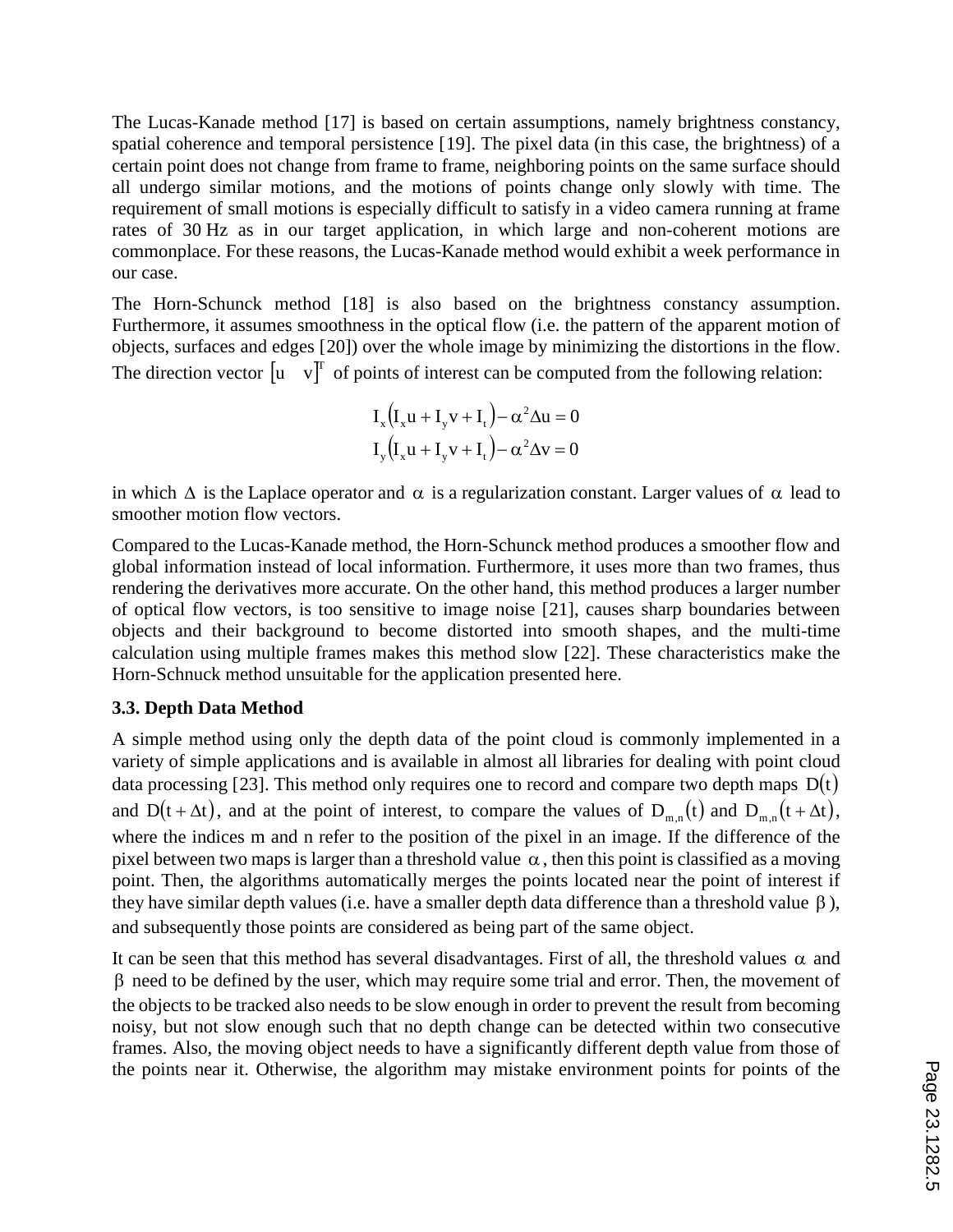object. These shortcomings hamper the use of this simple algorithm in the universal sensor application introduced in this paper.

## **3.4 Hybrid Algorithm**

In the application of using Kinect as range sensor, the system needs to first recognize the moving objects and then track their motions accordingly. Some applications may even involve identifying the moving objects' deformations. Furthermore, the system should be able to work at flexible environments, including the case where the background is chaotic and possibly changing over time. Under those assumptions, the two methods briefly summarized above become unsuitable and cannot produce the desired results. In this section, an efficient algorithm that uses both depth and RGB data is introduced. First, the depth data method introduced in Section 3.3 above is used to detect the potentially moving area, which is fast due to the method's simplicity. Then, a search for the moving objects that are already programmed to be recognizable to the system is conducted in the local area where motions are most likely to occur.

Algorithms for object recognition using 2D pixels generated by cameras or 3D point clouds created by 3D scanners represent mature technologies and large numbers of publications describing them are available. Also, a lot of algorithms have been modified to interact with the Kinect system, such as the 'Instance Distance Learning' algorithm used to detect objects from pre-built RGB-D datasets [24]. However, in our case of an educational range sensor application, the objects that need to be tracked usually have simple geometries and surface textures, such as spheres, cubes, cylinders, etc. In addition, those objects can be considered as rigid bodies, i.e. they experience no noticeable deformation in most scenarios. Therefore, algorithms designed to recognize complicated surfaces and geometries become overqualified and too time consuming in these cases. Algorithms using 2D or 3D data need to be traded off for better results such as introduced in [25], where 3D data are used when objects lack a discriminating visual feature (e.g. large, uniformly colored surfaces). In most cases, only a simple 2D recognition method such as shape matching using shape contexts is needed [26].

### **4. Experiment and Results**

# **4.1 Pendulum Experiment**

The simple pendulum experiment is an introductory level experiment in physics. The period of an ideal simple gravitational pendulum depends only on the swing length L and the strength of gravity g and is independent of the mass m of the bob. If the amplitude  $\theta$  (i.e. the angle that the pendulum swings away from the vertical) is small, the period T can be calculated from  $T \approx 2\pi \sqrt{L/g}$ . Therefore, from measurements of the swing length L and period T, the gravitational constant g can be calculated.

The governing differential equation for the motion of a simple pendulum is

$$
\frac{d^2\theta}{dt^2} + \frac{g}{L}\sin\theta = 0,
$$

which is based on the assumptions that the cord is massless, the motion is planar and there is no energy loss due to friction or air resistance. If the air resistance is considered, the equation can be modified as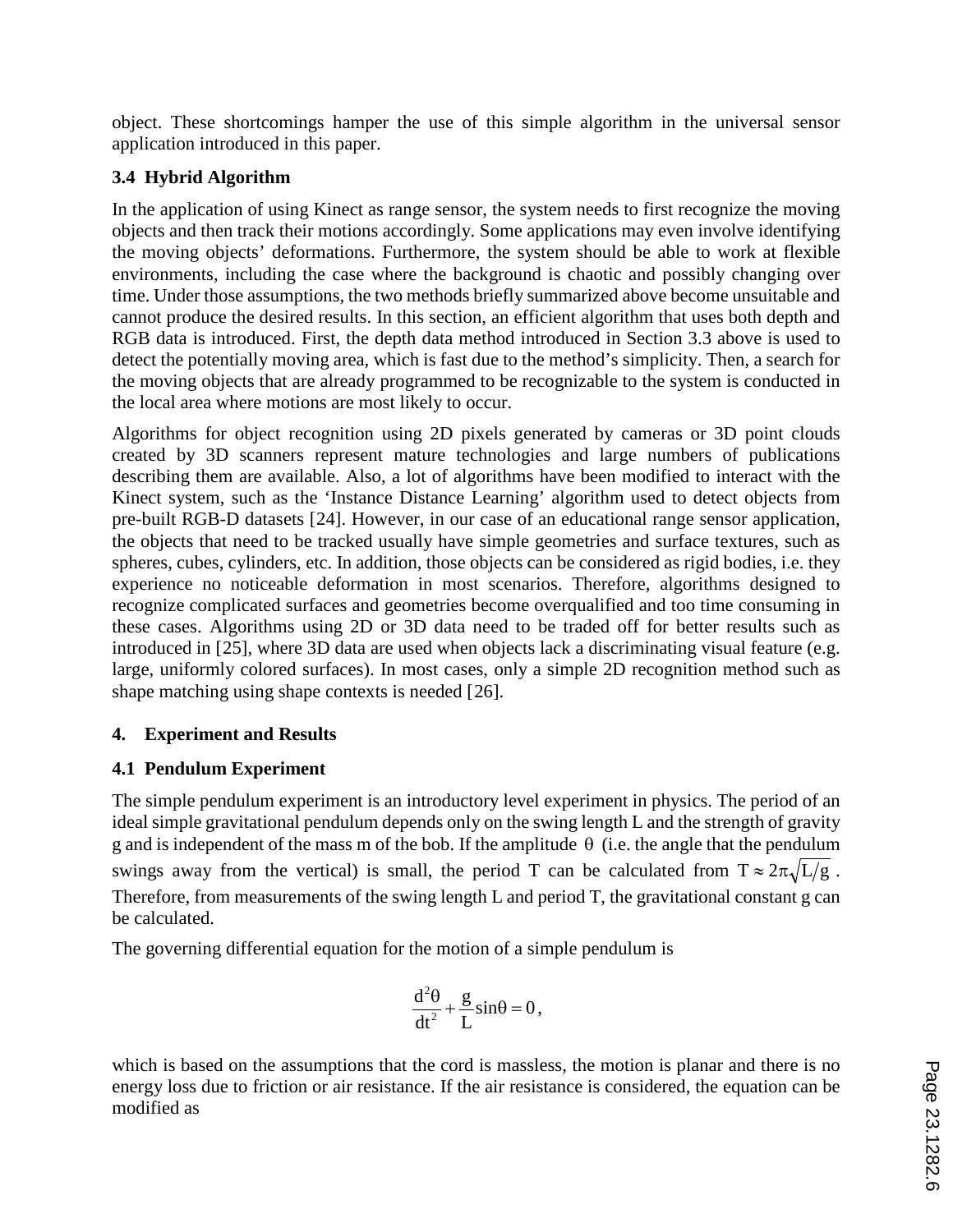$$
\frac{d^2\theta}{dt^2} + \mu \frac{d\theta}{dt} + \frac{g}{L}\sin\theta = 0
$$

where  $\mu$  denotes the damping coefficient.

#### **4.2 Experiment Implementation**

A simple pendulum was constructed using a tennis ball as swinging mass (see Figure 1). The pendulum was placed in front of a cluttered background in order to prove that the system functions in complex environments.



Figure 1: Experimental results

The hybrid algorithm implemented here is composed of the following three steps:

- 1. Use first part of hybrid algorithm, compare depth data map  $D_{m,n}(t)$  and  $D_{m,n}(t + \Delta t)$ , highlight points with depth value change larger than preset threshold (see Figure 1b).
- 2. In neighborhood of points that moved, at map of time  $t + \Delta t$ , run object recognition algorithms to find desired object (here a sphere, see Figure 1c).
- 3. Use recognized points to calculate center point and radius of spherical object and direction of motion of object (see Figure 1d).

In this example of an educational experiment, the data most desired is the changing location of the center of the swinging mass  $(x(t),y(t))$ , from which the amplitude  $\theta(t)$  can be determined. By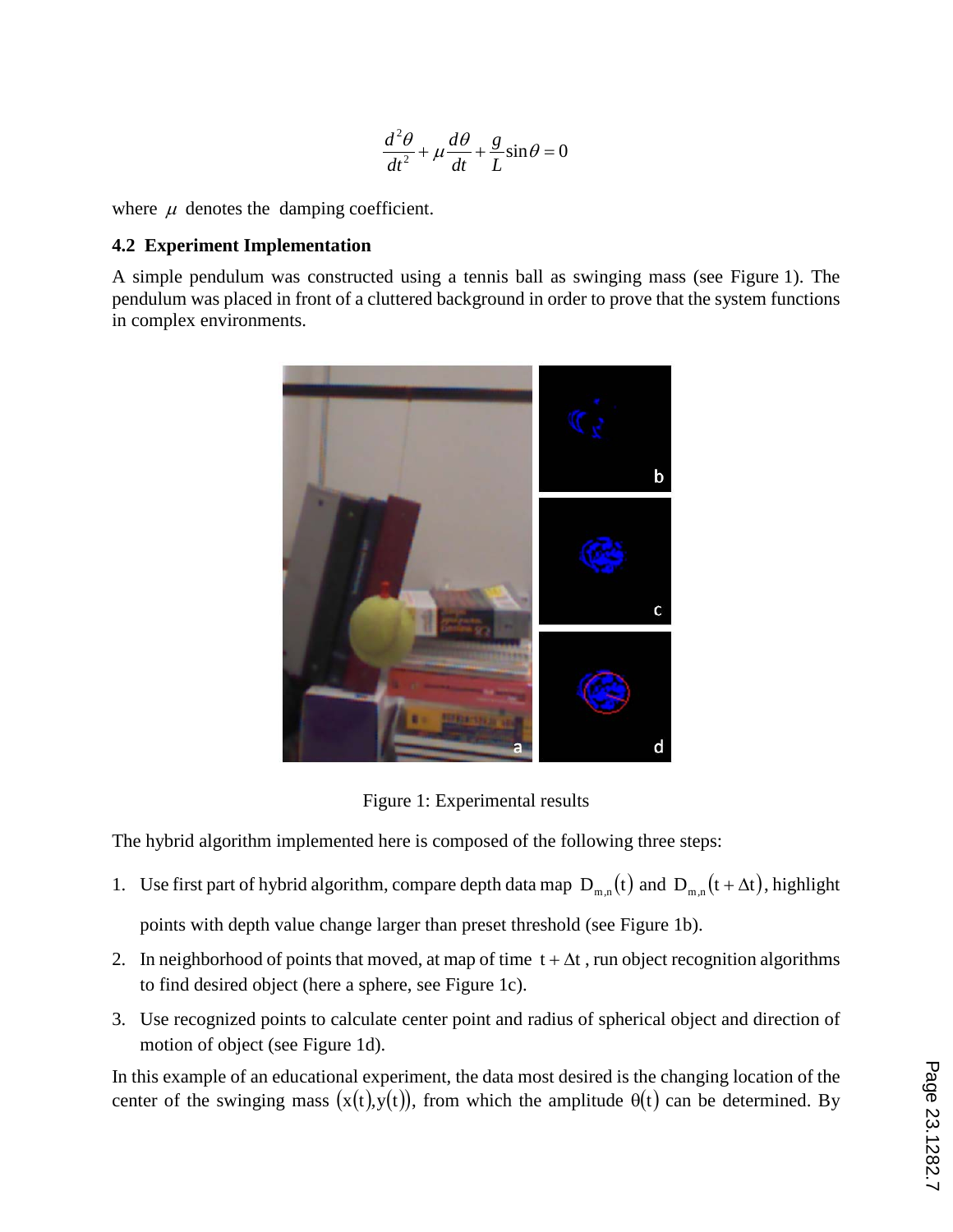plotting and analyzing the graph of  $\theta(t)$ , the students are then able to calculate the gravitational constant g and study the influence of friction on the behavior of the simple pendulum.

### **4.3 Results and Future Research**

Taking advantage of both the efficiency of the depth method and the power of the shape recognition algorithm, the system is able to track multiple moving objects with simple geometries in real time in an acceptable manner. However, the system is still in proof-of-concept stage and has some disadvantages that hamper its broader usage as powerful range sensor in educational laboratories. From Figure 1b, apparent noise can be noticed. While most of the noise that is not related to the object is filtered out in the object recognition stage, some of it may still affect the final results. Also note that no user interface for this system has been designed yet, which prevents the accessibility of this system for most users.

The next stage of research will focus mainly on two areas. First, additional object recognition algorithms such as divide-and-conquer search [27], histograms of receptive field responses [28], geometric hashing [29], etc. will be explored and the most suitable algorithms for different application scenarios will be determined. In addition, the number of pre-recognized objects in our data set will be increased for broader and more universal usage in different experiments. Potential user interface designs include also the integration of the system into a game-based multi-user collaborative learning environment using the technology introduced previously [30]. Combining the advantages of real laboratories and virtual learning environments, the system will exhibit increased accessibility, user friendliness, flexibility, and at the end, improved learning outcomes [31].

### **5. Conclusion**

In this paper, several algorithms used in 2D/3D object recognition and motion tracking were studied and compared, and a hybrid algorithm suitable for using Kinect as universal range sensor was developed. Based on that algorithm, a prototype application using Kinect as range DAQ in educational experiments was introduced. This low-cost system is able to identify and track multiple objects, and, in contrast to traditional DAQ systems, it does not need modification or adjustment in order to be used in different applications. The presented algorithm is efficient and can operate in almost real time. In light of these advantages, Kinect was shown to have great potential for becoming an economical and versatile tool for a variety of applications in educational laboratories.

### **Acknowledgements**

This multi-disciplinary research project was carried out at Stevens Institute of Technology with funding from a multi-year grant by the National Science Foundation (Award No 0817463). This support is gratefully acknowledged.

### **References**

[1] Definition of data acquisition from Wikipedia, http://en.wikipedia.org/wiki/Data\_acquisition, accessed on December 12, 2012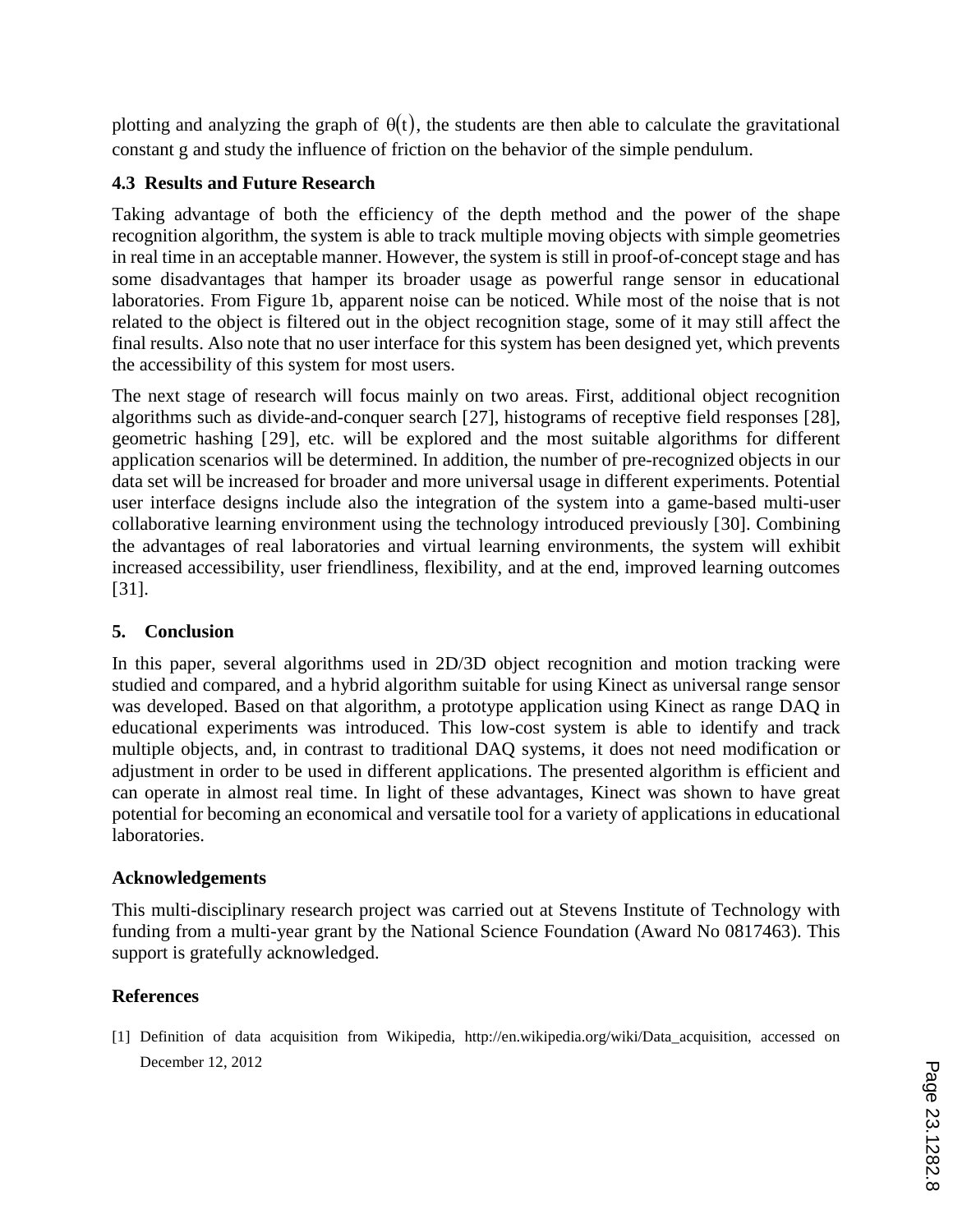- [2] Estrada, H. & Kim, R., 1997, "Application of data acquisition systems in the undergraduate laboratories of mechanical engineering and engineering science," Proceedings of the  $27<sup>th</sup>$  Annual Frontiers in Education Conference, November 5, 1997, Pittsburgh, Pennsylvania, USA, 454-460.
- [3] Yáñez, J., Quintana, D., Quintáns C., Fariña, J. & Rodríguez-Andina, J., 2005, "FPGA-based system for the education in data acquisition and signal generation," 31st Annual Conference of IEEE, November 6-10, 2005.
- [4] Costas-Pérez, L., Lago, D. & Fariña, J., 2008, "Optimization of an industrial sensor and data acquisition laboratory through time sharing and remote access," IEEE Transactions on Industrial Electronics, 55(6), 2396-2404.
- [5] Blais, F., 2004, "Review of 20 years of range sensor development," Journal of Electronic Imaging, 13(1), 231-243.
- [6] Karayev, S., Jia, Y., Barron, J., Fritz, M., Saenko, K. & Darrell, T., 2011, "A category-level 3-D object dataset: putting the Kinect to work," IEEE International Conference on Computer Vision Workshops, November 6-13, 2011, Barcelona, Spain, pp. 1167-1174.
- [7] Kinect Sensor, http://msdn.microsoft.com/en-us/library/hh438998.aspx, accessed on December 16, 2012.
- [8] Information on Kinect from Wikipedia, http://en.wikipedia.org/wiki/Kinect, accessed on December 16, 2012
- [9] Kepski, M., Kwolek, B. & Austvoll, I., 2012, "Fuzzy inference-based reliable fall detection using Kinect and accelerometer," Artificial Intelligence and Soft Computing, Lecture Notes in Computer Science, Vol. 7267, Springer Berlin Heidelberg, 266-273.
- [10]Chang, Y., Chen, S. & Huang, J., 2011, "A Kinect-based system for physical rehabilitation: a pilot study for young adults with motor disabilities," Research in Developmental Disabilities, 32(6), 2566-2570.
- [11]Izadi, S., Newcombe, R., Kim, D., Hilliges, O., Molyneaux, D., Hodges, S., Kohli, P., Shotton, J., Davison, A. & Fitzgibbon, A., 2011, "KinectFusion: real-time 3D reconstruction and interaction using a moving depth camera," Proceeding of the 24<sup>th</sup> Annual ACM Symposium on User Interface Software and Technology, October 16-19, 2011, Santa Barbara, California, USA, 559-568.
- [12]Ren, Z., Yuan, J. & Zhang, Z., 2011, "Robust hand gesture recognition based on finger-earth movers distance with a commodity depth camera," Proceeding of the 19<sup>th</sup> ACM International Conference on Multimedia, November 28 - December 1, 2011, Scottsdale, Arizona, USA, 1093-1096.
- [13]Khoshelham, K. & Elberink, S., 2012, "Accuracy and resolution of Kinect depth data for indoor mapping applications," Sensor, 12(12), 1437-1454.
- [14]Khoshelham, K., 2011, "Accuracy analysis of Kinect depth data," ISPRS Workshop on Laser Scanning, Calgary, Canada, August 29-31, 2011.
- [15]Livingston, M., Sebastian, J., Ai, Z. & Decker, J., 2012, "Performance measurements for the Microsoft Kinect skeleton," Proceedings of the 2012 IEEE Virtual Reality Conference, March 4-8, 2012, Orange County, California, USA, 119-120.
- [16]Kinect sensor document from ROS.org, http://www.ros.org/wiki/openni\_kinect/kinect\_accuracy, accessed on December 16, 2012.
- [17]Lucas, B. & Kanade, T., 1981, "An iterative image registration technique with an application to stereo vision," Proceedings of the 1981 DARPA Imaging Understanding Workshop, 121-130.